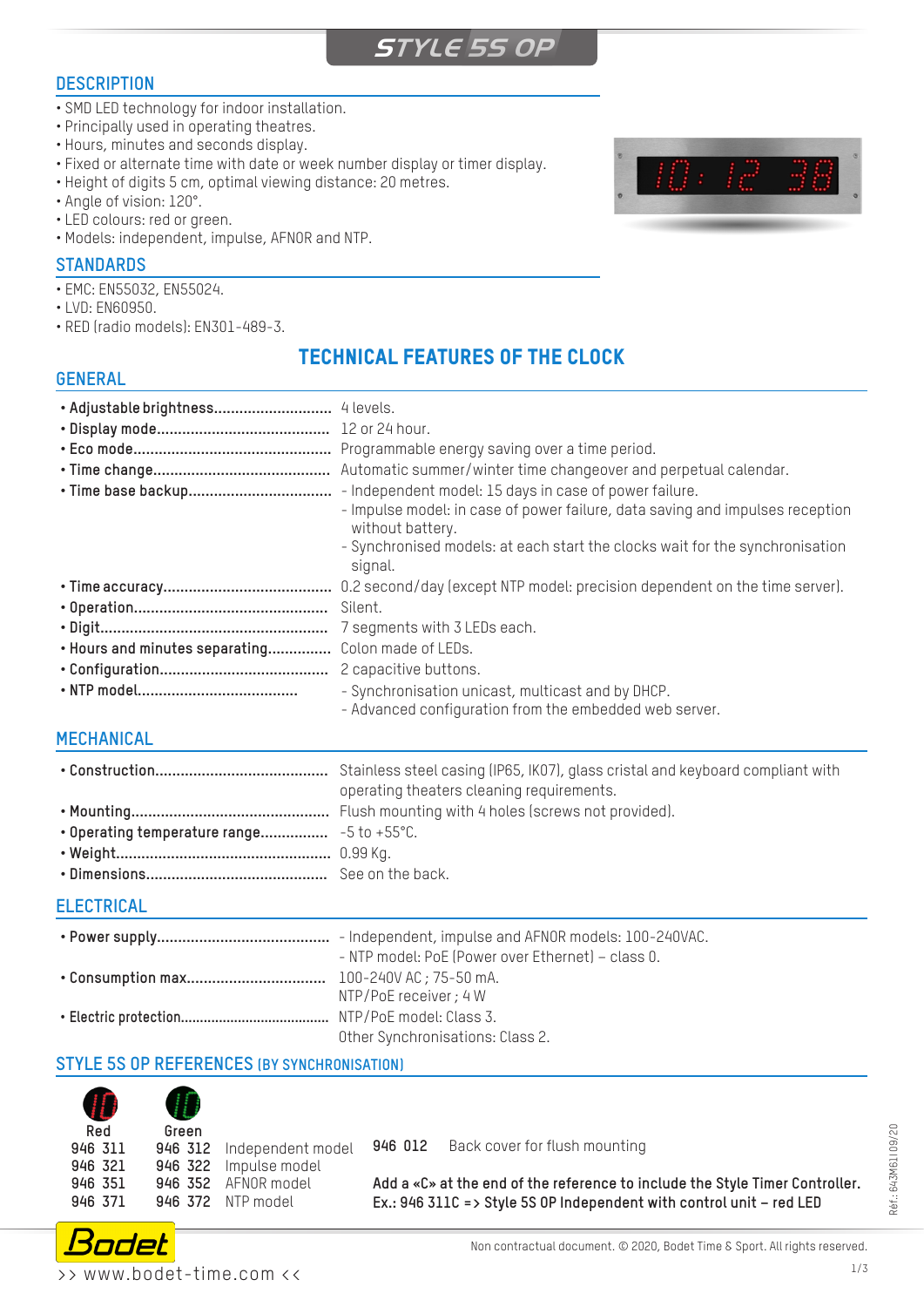# **STYLE 5S OP**

### **Clock dimensions in mm:**



### **Wall cut-out dimensions in mm:**



### **Flush mounting back cover dimensions in mm:**



Bodet >> www.bodet-time.com <<

Non contractual document. © 2020, Bodet Time & Sport. All rights reserved.

Réf.: 643M61I 09/20

Réf.: 643M61109/20